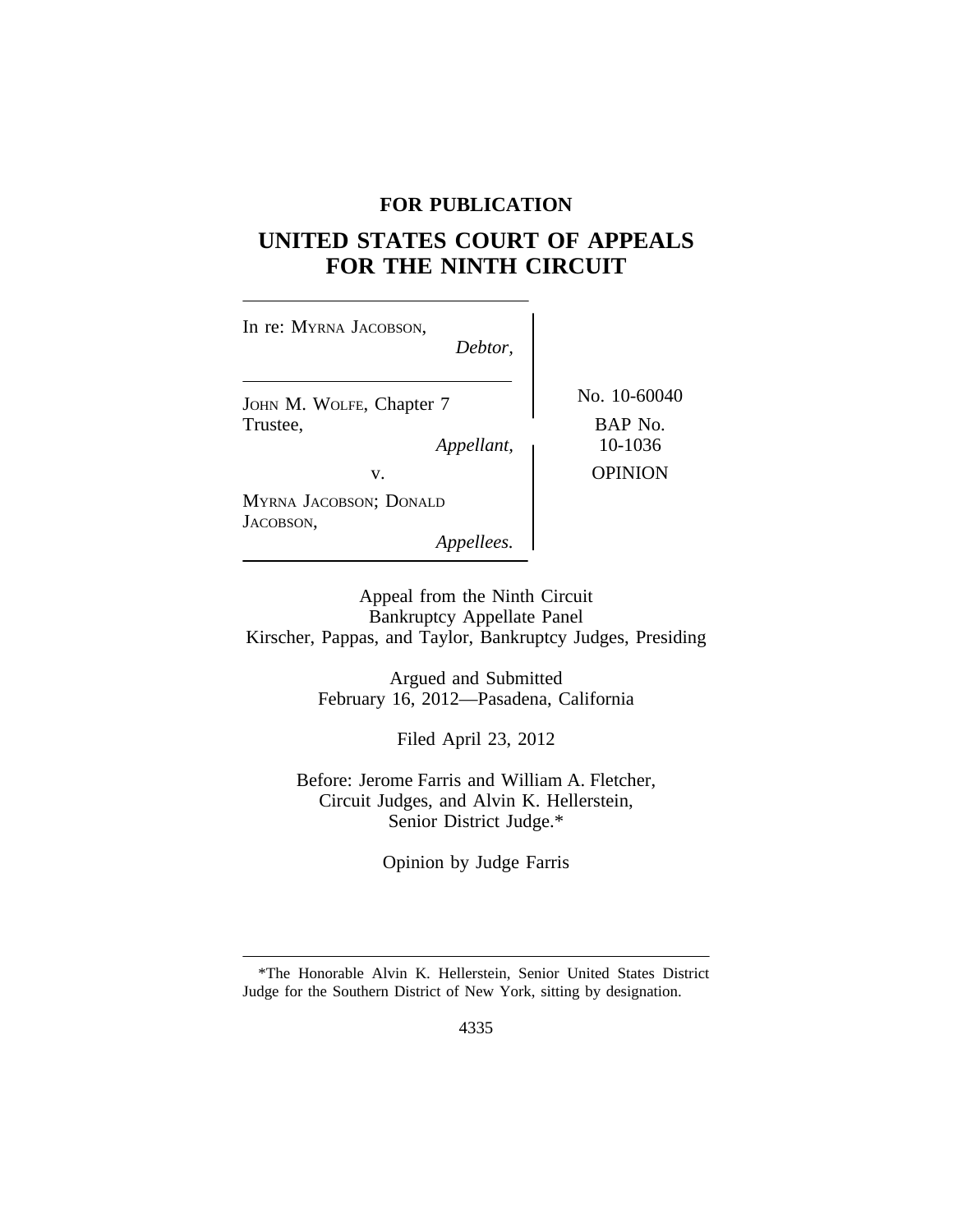## **COUNSEL**

Sidney Lanier and Brent Ayscough, Ayscough & Marar, Torrance, California, for the appellant.

Jeffrey T. Vanderveen, Law Offices of Jeffrey T. Vanderveen, Vista, California, for the appellees.

#### **OPINION**

FARRIS, Circuit Judge:

This appeal grows out of an adversary proceeding in Myrna Jacobson's Chapter 7 bankruptcy proceedings. The bankruptcy trustee filed a complaint against Myrna and her husband, Donald Jacobson, claiming that certain money and property belonged to Myrna's bankruptcy estate. The trustee sought turnover to the bankruptcy estate of certain proceeds from the sale of the Jacobsons' homestead, a rental property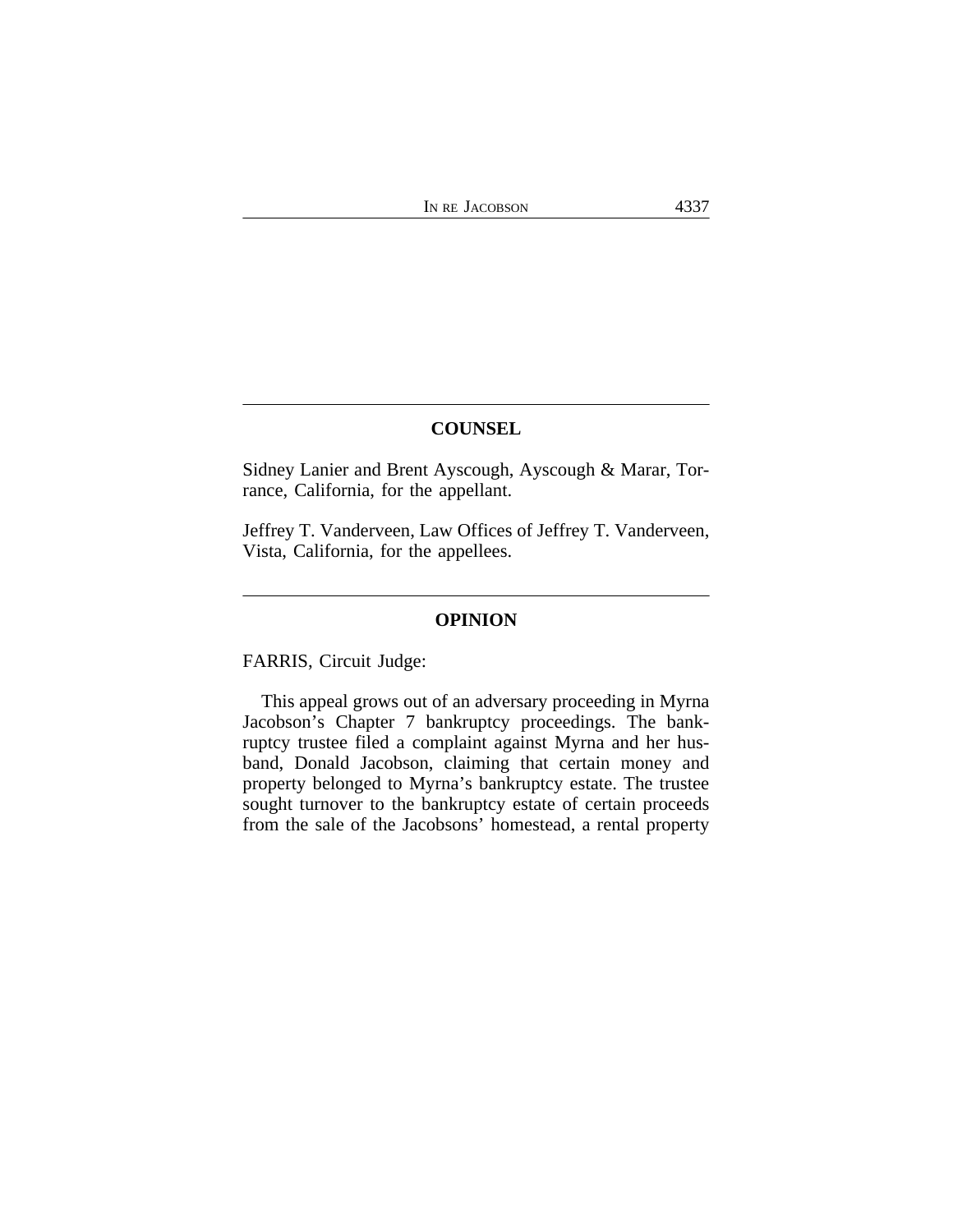held in Donald's name, and income earned from the rental property. The bankruptcy court rejected all of the trustee's claims. The Bankruptcy Appellate Panel affirmed. We have jurisdiction under 28 U.S.C.  $\S$  158(d)(1).

We reverse in part and affirm in part. The proceeds from the homestead sale belong to Myrna's bankruptcy estate. The rental property held in Donald's name and the income from it do not.

This case arises from nearly three decades of litigation between the Jacobsons and Myrna's principal creditor, Larry Cunningham. In 1985, Cunningham sued the Jacobsons and their business partners in California state court for torts related to the construction and sale of a beach home in Orange County. The litigation dragged on for 10 years. In 1995, as a re-trial neared, the Jacobsons filed a Chapter 7 bankruptcy petition. The bankruptcy petition automatically stayed the state court litigation under 11 U.S.C.  $\S 362(a)(1)$ .

In 1997, Cunningham filed an adversary complaint in the bankruptcy court objecting to discharge of the Jacobsons' debts, alleging the Jacobsons had fraudulently concealed assets. After a trial, the bankruptcy court concluded that Myrna had fraudulently hidden assets from the bankruptcy court and denied her a discharge under 11 U.S.C. § 727(a). The bankruptcy court concluded, however, that Donald could not have formed the intent to commit fraud due to his mental disabilities and dependence on Myrna to run his affairs. The bankruptcy court thus granted Donald a discharge.

The bankruptcy court's ruling left Cunningham free to pursue his tort claims against Myrna in California state court. In 2000, a jury awarded Cunningham over \$800,000.

By early 2006, Cunningham's judgment had increased in value to \$1.3 million due to interest. Cunningham applied in

4338

I.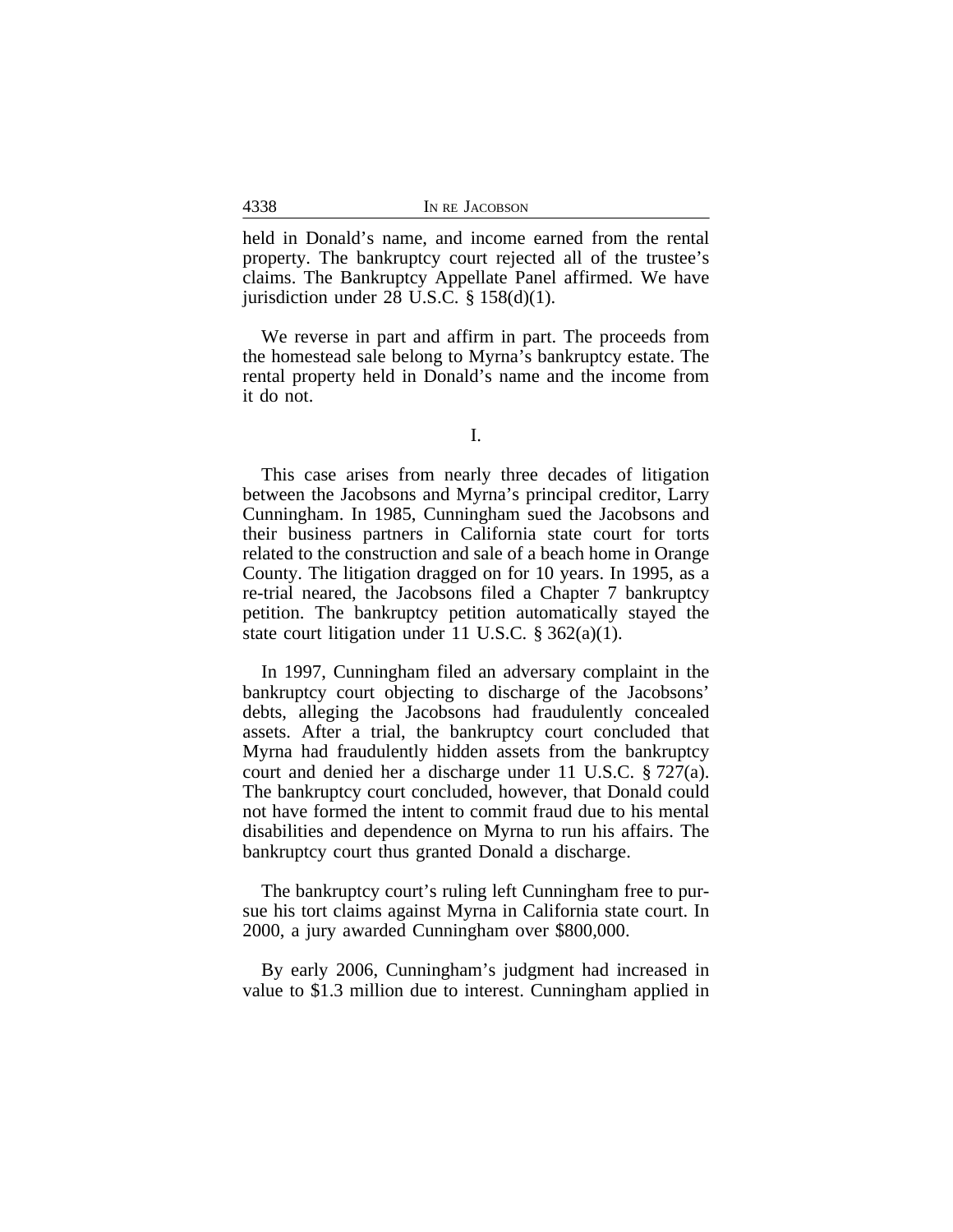| IN RE JACOBSON | 4339 |
|----------------|------|
|----------------|------|

California state court for a judicial sale of the Jacobsons' house on Kensington Road in Los Alamitos, California (the "Kensington property"). In response, Myrna filed the current Chapter 7 bankruptcy petition, which automatically stayed the foreclosure sale under 11 U.S.C. § 362(a)(2). Myrna claimed the Kensington property was her principal residence and therefore qualified for a homestead exemption from creditors' claims under California law. *See* Cal. Civ. Proc. Code § 704.720.

On Cunningham's motion, the bankruptcy court lifted the stay on the sale of the Kensington property. The Orange County Sheriff sold the Kensington property at auction and paid the Jacobsons a portion of the proceeds as required by the California homestead exemption. Cal. Civ. Proc. Code  $§ 704.730(a)(3)$ . The homestead exemption provides that the debtor's portion of the proceeds loses its exempt status if not reinvested in a new homestead within six months. Cal. Civ. Proc. Code § 704.720(b). The Jacobsons did not reinvest their portion of the proceeds within that window.

In 2007, the trustee filed this adversary proceeding against Donald and Myrna. The trustee raised three claims. First, he sought turnover to the bankruptcy estate of the Jacobsons' share of the Kensington property proceeds. Second, he sought turnover of a rental property on Enterprise Drive in Los Alamitos (the "Enterprise property") to which Donald alone held title. Third, the trustee sought turnover of refinancing proceeds and rental income earned from the Enterprise property.

The bankruptcy court denied all of the trustee's claims. The bankruptcy court ruled the Kensington property proceeds were exempt, despite the Jacobsons' failure to reinvest them. The bankruptcy court reasoned that bankruptcy exemptions are fixed at the time of the bankruptcy petition and cannot be changed by post-petition events. The bankruptcy court viewed the homestead exemption as covering the Kensington prop-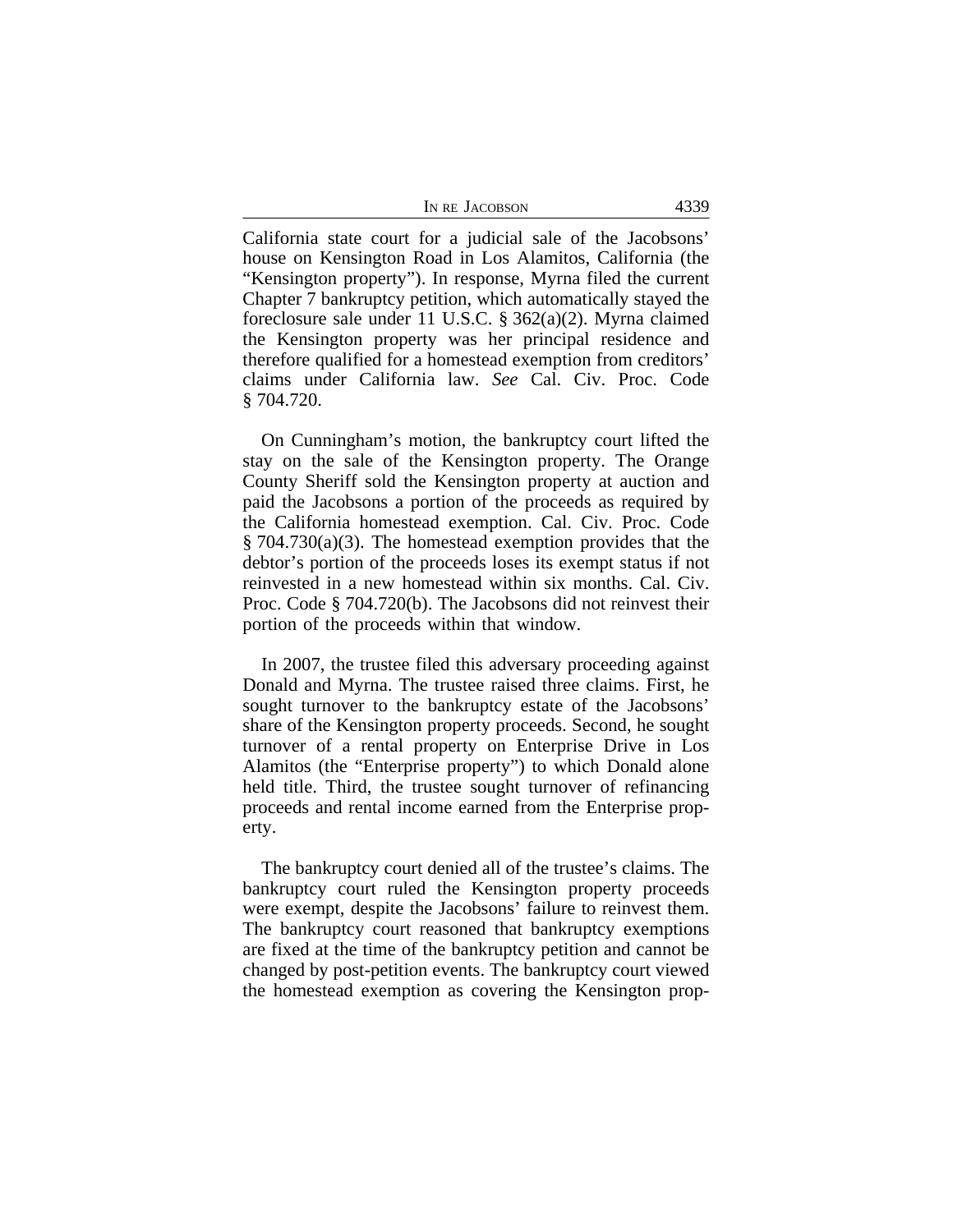| 4340 | IN RE JACOBSON |
|------|----------------|
|      |                |

erty itself and concluded that post-petition conversion of the Kensington property into sale proceeds could not change its exempt status.

The bankruptcy court further held that Myrna had no interest in the Enterprise property or its income. The bankruptcy court found that documentary evidence established a presumption under California law that Donald was the sole owner. The bankruptcy court also deemed credible the Jacobsons' testimony that Donald had made the down payment on the Enterprise property with an inheritance that was his separate property. The bankruptcy court rejected the trustee's argument that judicial and collateral estoppel precluded the Jacobsons from arguing the Enterprise property was Donald's separate property.

The Bankruptcy Appellate Panel affirmed, and the trustee timely appealed.

#### II.

We review decisions of the Bankruptcy Appellate Panel *de novo* and apply the same standard of review that the Bankruptcy Appellate Panel applied to the bankruptcy court's ruling. *In re Penrod*, 611 F.3d 1158, 1160 (9th Cir. 2010). We review conclusions of law *de novo* and findings of fact for clear error. *In re Hoopai*, 581 F.3d 1090, 1095 (9th Cir. 2009). The decision whether to invoke judicial estoppel is reviewed for abuse of discretion. *United States v. Ruiz*, 73 F.3d 949, 953 (9th Cir. 1996). We review the determination whether collateral estoppel is available *de novo*. *Dias v. Elique*, 436 F.3d 1125, 1128 (9th Cir. 2006).

### III.

**[1]** We begin with the Kensington property proceeds. A Chapter 7 bankruptcy petition creates an estate to satisfy creditors' claims. The estate consists of "all legal or equitable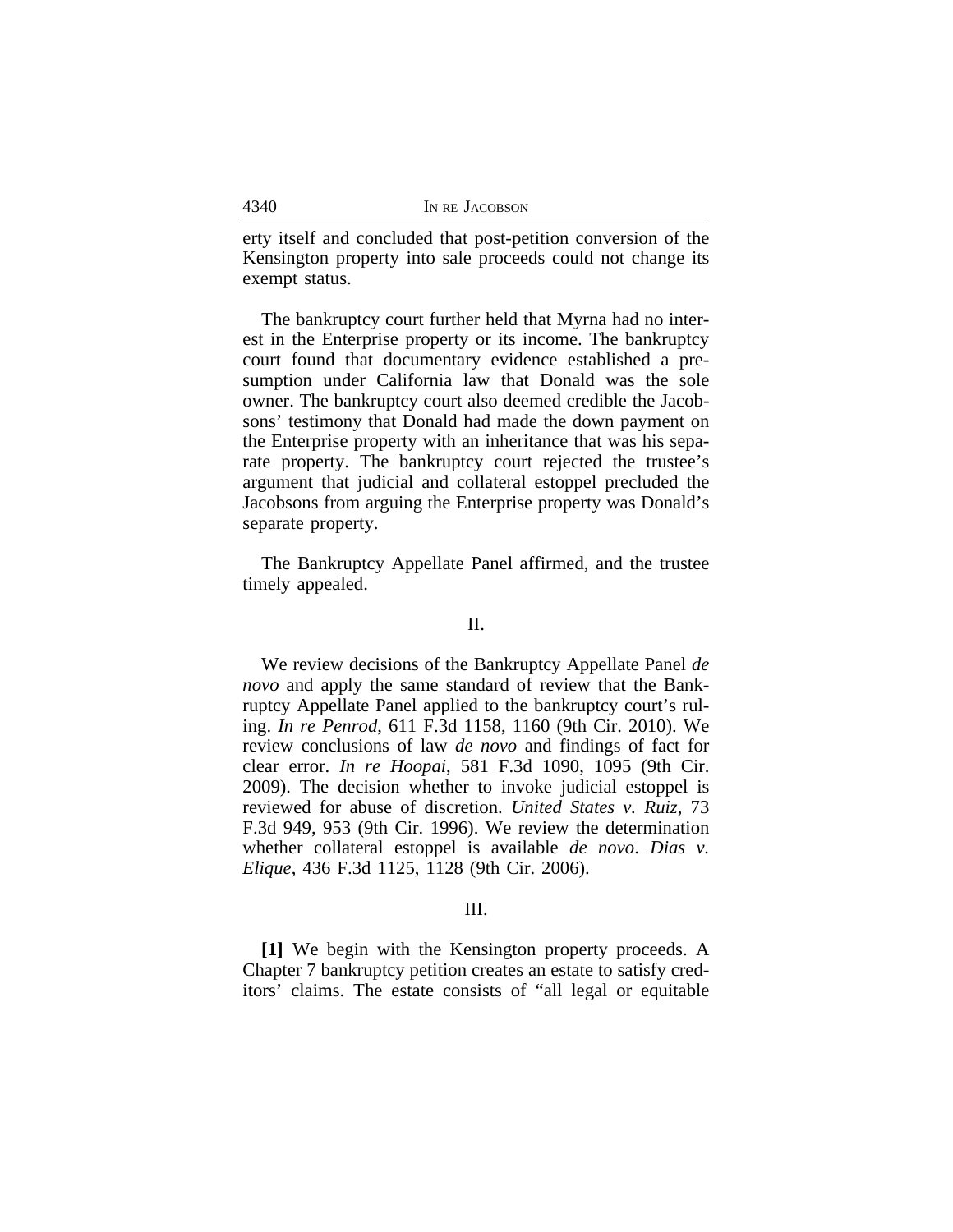| In re Jacobson | 4341 |
|----------------|------|
|----------------|------|

interests of the debtor in property" when the petition is filed. 11 U.S.C. § 541(a)(1). A debtor may, however, exclude property from the estate through various exemptions. Section 522 of the Bankruptcy Code provides a default list of exemptions but allows states to opt out and define their own exemptions. 11 U.S.C. §§ 522(b)(2), 522(b)(3)(A), 522(d). California has opted out of the federal exemption scheme and limited Chapter 7 petitioners to the exemptions debtors may claim in nonbankruptcy cases. Cal. Civ. Proc. Code §§ 703.010(a), 703.130.

**[2]** When Myrna filed the current bankruptcy petition, she claimed a homestead exemption for the Kensington property. California, like many states, gives debtors an exemption for their "principal dwelling" or "homestead." Cal. Civ. Proc. Code §§ 704.710(c), 704.720(a). The California homestead exemption does not, however, prevent a judgment creditor from forcing a judicial sale of the homestead. *See* Cal. Civ. Proc. Code § 704.740. Such a sale will go forward so long as there are enough proceeds to satisfy all liens and encumbrances on the property and provide the debtor with a statutorily prescribed exemption amount. Cal. Civ. Proc. Code §§ 704.730, 704.800(a). When the Kensington property was sold, the California homestead exemption entitled the Jacobsons to \$150,000 of the proceeds. Cal. Civ. Proc. Code § 704.730(a)(3) (2007).

**[3]** The debtor's share of the proceeds are not fully exempt either. If the debtor does not reinvest his proceeds in a new homestead within six months of receipt, they lose their exempt status. Cal. Civ. Proc. Code § 704.720(b). The Jacobsons did not reinvest the \$150,000 they received. The trustee argues—and we agree—that these proceeds lost their exempt status as a result.

**[4]** Under the so-called "snapshot" rule, bankruptcy exemptions are fixed at the time of the bankruptcy petition. *See White v. Stump*, 266 U.S. 310, 313 (1924). Those exemp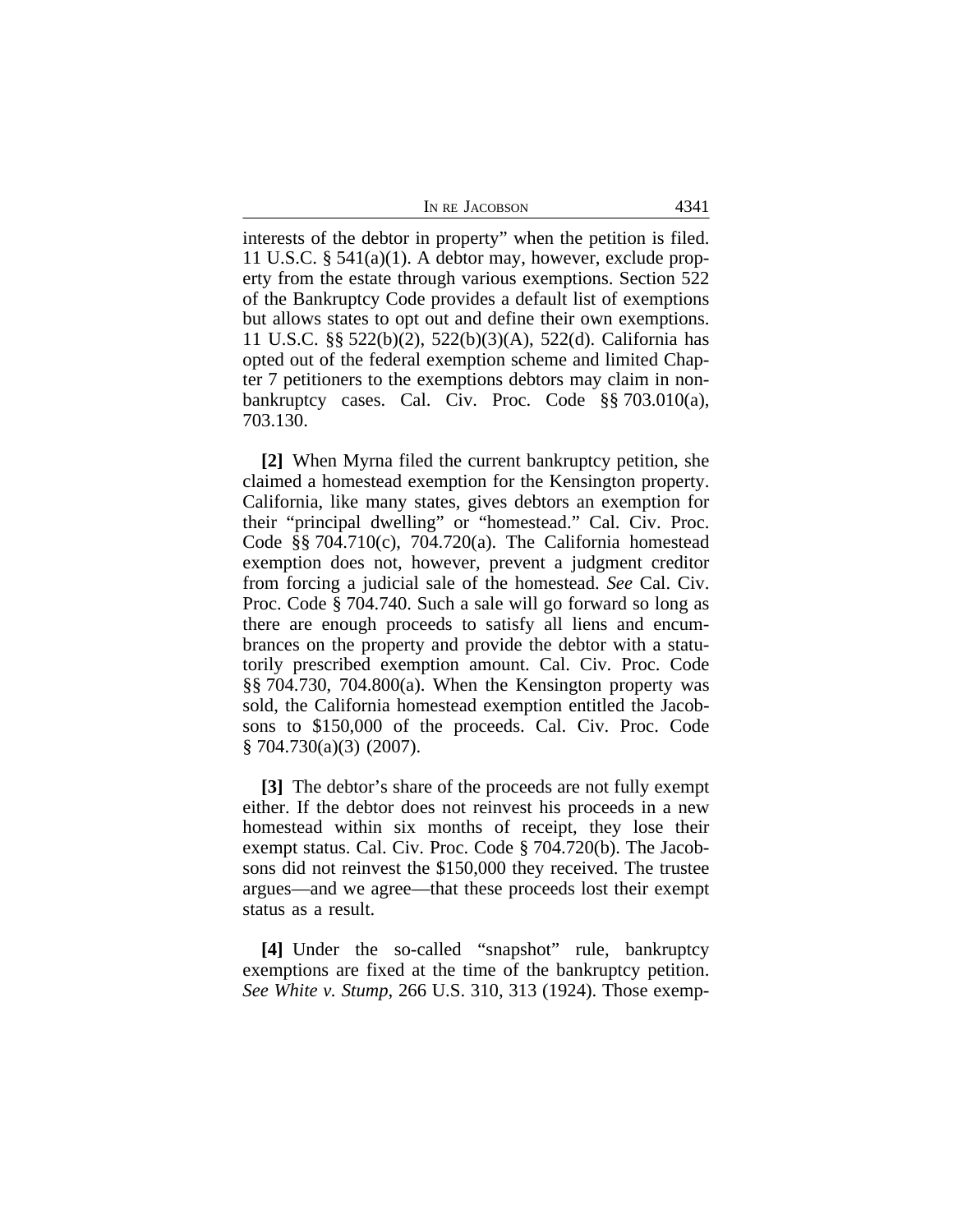4342 IN RE JACOBSON

tions must be determined in accordance with the state law "applicable on the date of filing." 11 U.S.C.  $\S$  522(b)(3)(A). And "it is the *entire* state law applicable on the filing date that is determinative" of whether an exemption applies. *In re Zibman*, 268 F.3d 298, 304 (5th Cir. 2001) (emphasis in original). In this case, the entire state law includes a reinvestment requirement for the debtor's share of the homestead sale proceeds. Cal. Civ. Proc. Code § 704.720(b).

*Myers v. Matley*, 318 U.S. 622 (1943), illustrates the proper approach. *Myers* centered on a Nevada law that allowed a debtor to claim a homestead exemption by filing a homestead declaration with a county recorder. The debtor's wife filed the declaration after bankruptcy proceedings began. *Id.* at 623. Nonetheless, the Supreme Court held the homestead was exempt from the bankruptcy estate. The Supreme Court looked at the whole Nevada homestead exemption, which provided that a debtor could file a homestead declaration at any time before a judicial sale. *Id.* at 626-28. Thus, it did not matter that the homestead was not exempt when the bankruptcy petition was filed. "[T]he right to make and record the necessary declaration of homestead existed in the bankrupt at the date of filing the petition $[,] \ldots [and]$  [t]he assertion of that right before actual sale in accordance with State law did not change the relative status of the claimant and the trustee subsequent to the filing of the petition." *Id.* at 628.

Similarly, we analyze the California homestead exemption in terms of the exact scope of the rights it confers at the time of the bankruptcy petition. In *In re Golden*, 789 F.2d 698 (9th Cir. 1986), the debtor had filed for bankruptcy after selling his California homestead and had then let the reinvestment period lapse without investing his exempt share of the proceeds. *Id.* at 699. The debtor argued the proceeds were nonetheless exempt because they had been exempt when he filed for bankruptcy. *Id.* at 700. We rejected that argument and held the debtor had received the proceeds subject to the reinvestment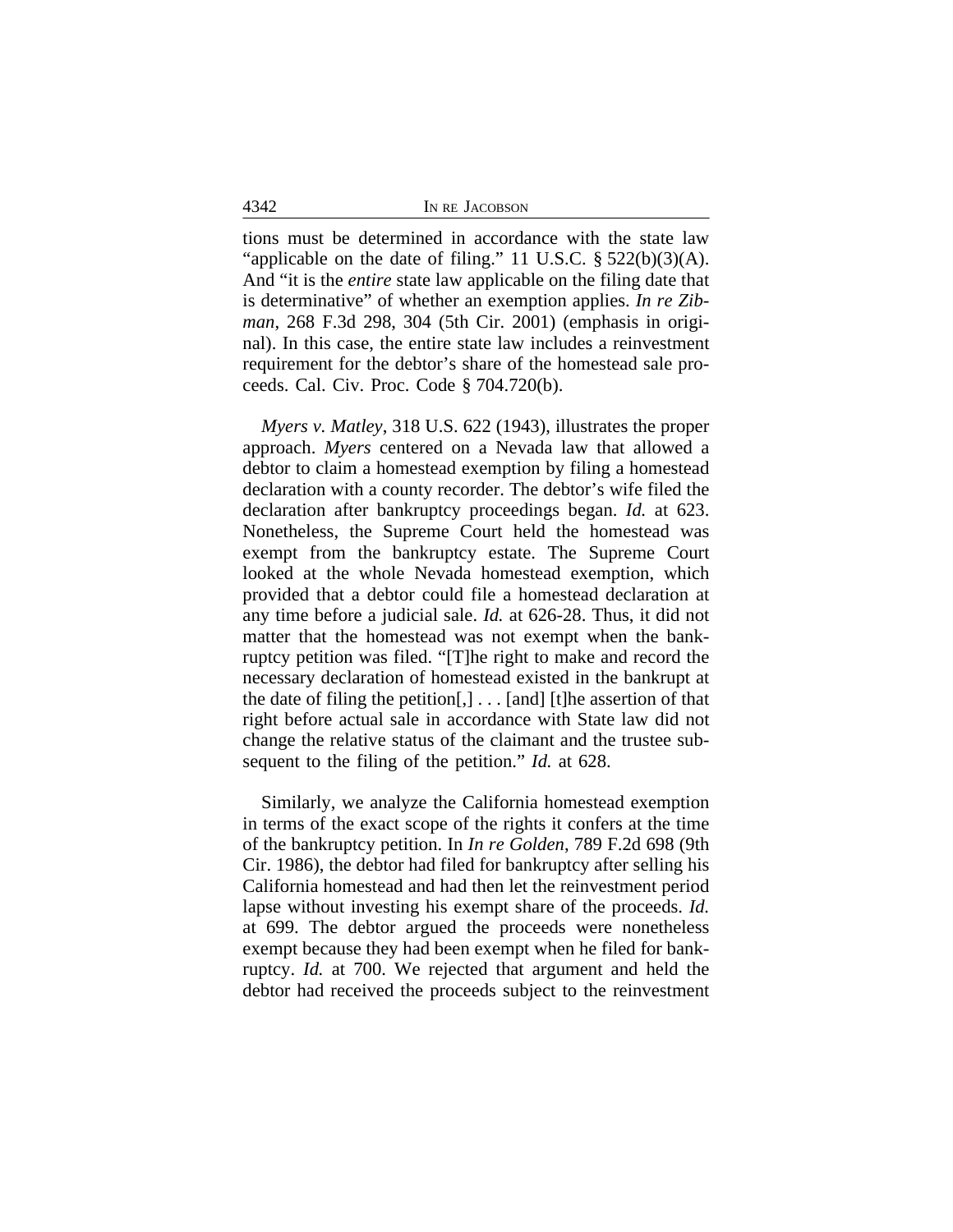| IN RE JACOBSON | 4343 |
|----------------|------|
|----------------|------|

condition. *Id.* Those proceeds could thus lose their exempt status once the reinvestment period lapsed. *Id.*

**[5]** There is no material difference between *Golden* and this case. The homestead exemption gave the Jacobsons clearly defined rights with respect to the Kensington property. The Jacobsons had a right to \$150,000 in proceeds. Cal. Civ. Proc. Code § 704.730(a)(3) (2007). That right was contingent on their reinvesting the proceeds in a new homestead within six months of receipt. Cal. Civ. Proc. Code § 704.720(b). The Jacobsons did not abide by that condition and thus forfeited the exemption.

The Jacobsons argue *Golden* is inapposite because Myrna filed for bankruptcy before the homestead was sold and thus claimed an exemption in the Kensington property, not the proceeds. We reject the argument. The homestead exemption merely gave the Jacobsons a conditional right to a portion of the proceeds from the sale of the Kensington property. There was no exemption in the Kensington property itself. To the contrary, the exemption explicitly allowed Cunningham to force a judicial sale of the Kensington property. Cal. Civ. Proc. Code § 704.740. The Jacobsons could thus expect no more than \$150,000 in proceeds that were subject to a reinvestment requirement.

In trying to distinguish *Golden*, the Jacobsons essentially ask us to read out the reinvestment requirement from the homestead exemption. However, "[n]othing in [11 U.S.C. § 522(b)] limits [California's] power to restrict the scope of its exemptions; indeed, it could theoretically accord no exemptions at all." *Owen v. Owen*, 500 U.S. 305, 308 (1991). The Bankruptcy Code does not allow the Jacobsons to invoke one part of the homestead exemption and ignore another part.

We note that at least two courts have determined that the debtor's share of the proceeds from the post-petition sale of his homestead should be permanently exempt. *See In re Her-*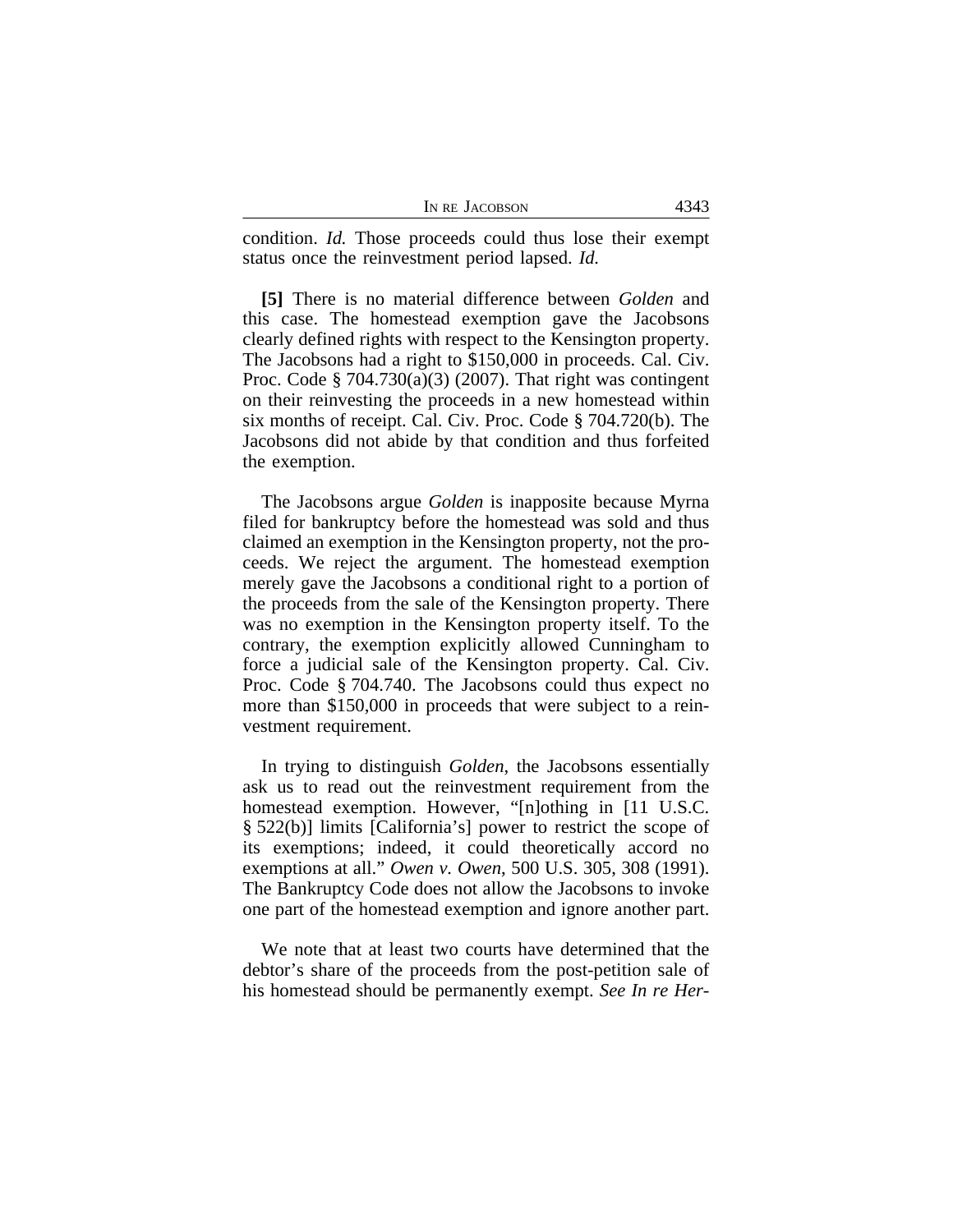|  | IN RE JACOBSON |
|--|----------------|

*man*, 120 B.R. 127, 130 (B.A.P. 9th Cir. 1990) (analyzing California homestead exemption); *In re Lane*, 364 B.R. 760, 762-64 (Bankr. D. Or. 2007) (analyzing Oregon homestead exemption). To the extent these cases add anything to the Jacobsons' argument, they rely on policy arguments we find unpersuasive.

*Herman* found that permanently exempting proceeds from post-petition homestead sales served the Bankruptcy Code's goal of giving debtors a "fresh start." 120 B.R. at 130. This focus on a "fresh start" tells only half the story. By giving states the opportunity to define exemptions for the purposes of federal bankruptcy law, the Bankruptcy Code demands respect for the ways in which states balance the rights of debtors and creditors. See *Owen*, 500 U.S. at 308. California enacted the homestead exemption to ensure that debtors and their families do not become homeless. *Webb v. Trippet*, 235 Cal. App. 3d 647, 650 (Cal. Ct. App. 1991). To that end, it "requires reinvestment in order to prevent the debtor from squandering the proceeds for nonexempt purposes." *Golden*, 789 F.2d at 700. California has thus determined that if a debtor does not put his proceeds to proper use, they ought to be used to satisfy creditors' claims. Ignoring the reinvestment requirement "would frustrate the objective of the California homestead exemption and the bankruptcy act itself, which limits exemptions to [those] provided by state or federal law." *Id.* at 700.

**[6]** *Lane* expressed concern that allowing the proceeds from post-petition homestead sales to lose their exempt status would "undermine[ ] finality and foster[ ] inefficiency" as well as "place[ ] a debtor's rights in limbo." 364 B.R. at 764. The trustee's rule, however, does not strike us as any less fair or efficient than what *Golden* already allows. The reinvestment period under the California homestead exemption lasts six months regardless of when a debtor sells his homestead. *Lane* theorized that if the proceeds from post-petition homestead sales could lose their exempt status, trustees might

4344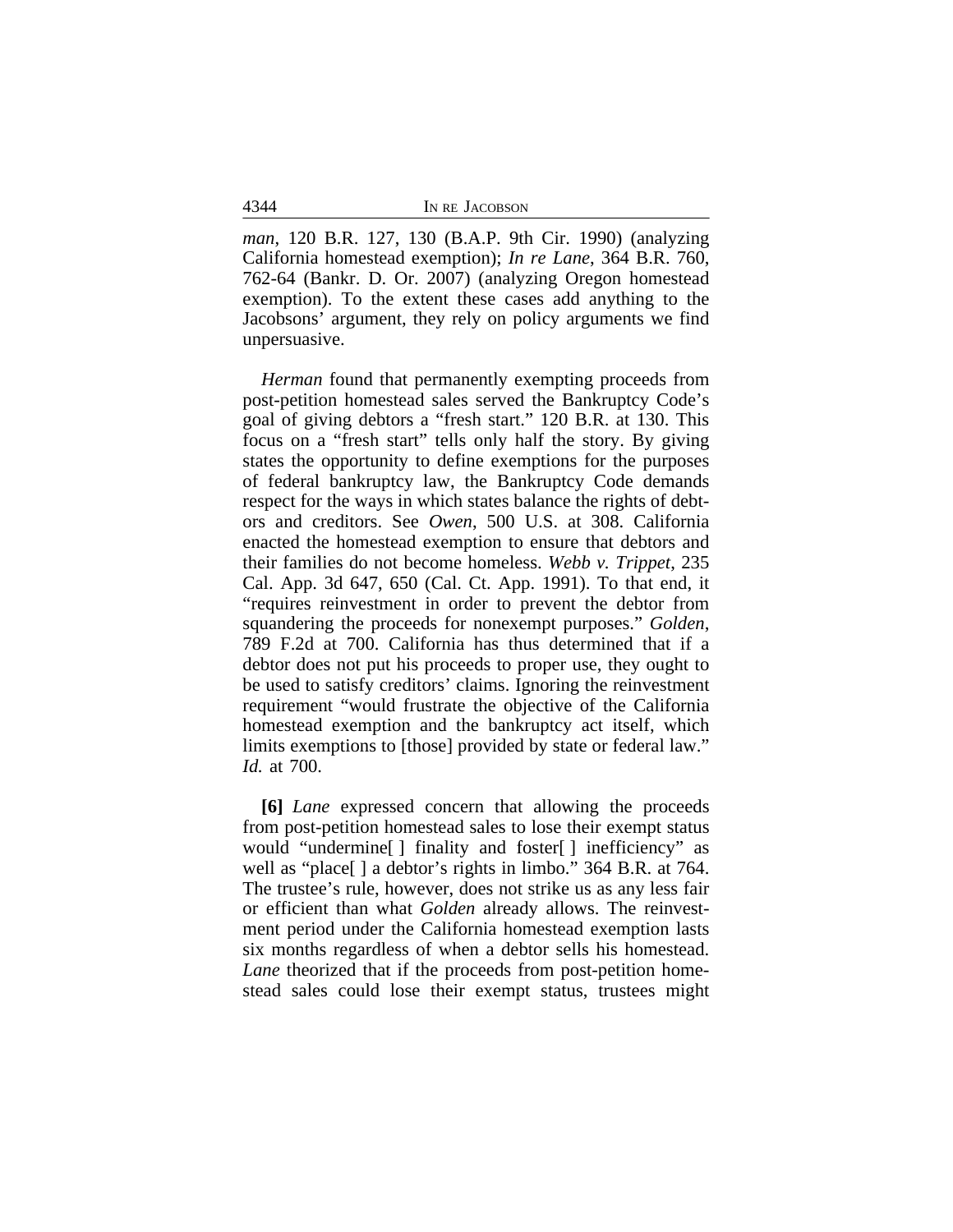"claim an interest in the homestead and postpone closing a case so long as there is any possibility the debtor's circumstances might change." *Id.* at 765. We find this concern too speculative. We doubt a trustee would delay liquidating an estate because (1) the debtor's homestead might be sold at some point in the future and (2) the debtor might fail to reinvest his share of the proceeds six months after the sale.

#### IV.

**[7]** We turn to the trustee's claims for turnover of the Enterprise property and its income to Myrna's bankruptcy estate. Because these claims turn on questions of fact, we must consider the appropriate burden and standard of proof. The trustee has the burden of proving the estate is entitled to a turnover. 5 Collier on Bankruptcy ¶ 542.02 (16th ed. 2011). The bankruptcy court assumed—although the Supreme Court has not conclusively held—that the standard of proof is a preponderance of the evidence. *See id.* at n.15. Because we agree with the bankruptcy court that the trustee has not proven his claim under this relatively forgiving standard, we need not decide whether the Bankruptcy Code requires a higher one.

**[8]** First, title documents show Donald is the sole owner of the Enterprise property. In California, record title is presumptively correct. Cal. Evid. Code § 662. Second, the presumption under California law that property acquired during marriage is community property does not apply here. *See* Cal. Fam. Code § 760. There is no community property presumption where a spouse acquires property in his name alone with the other spouse's consent. *In re Marriage of Brooks*, 169 Cal. App. 4th 176, 186-87 (Cal. Ct. App. 2008). The Enterprise property sale documents list Donald as the sole buyer, and before the closing Myrna executed an interspousal transfer deed confirming the Enterprise property was Donald's separate property. The community property presumption also does not apply to property traceable to one spouse's separate property. *See In re Marriage of Haines*, 33 Cal. App. 4th 277,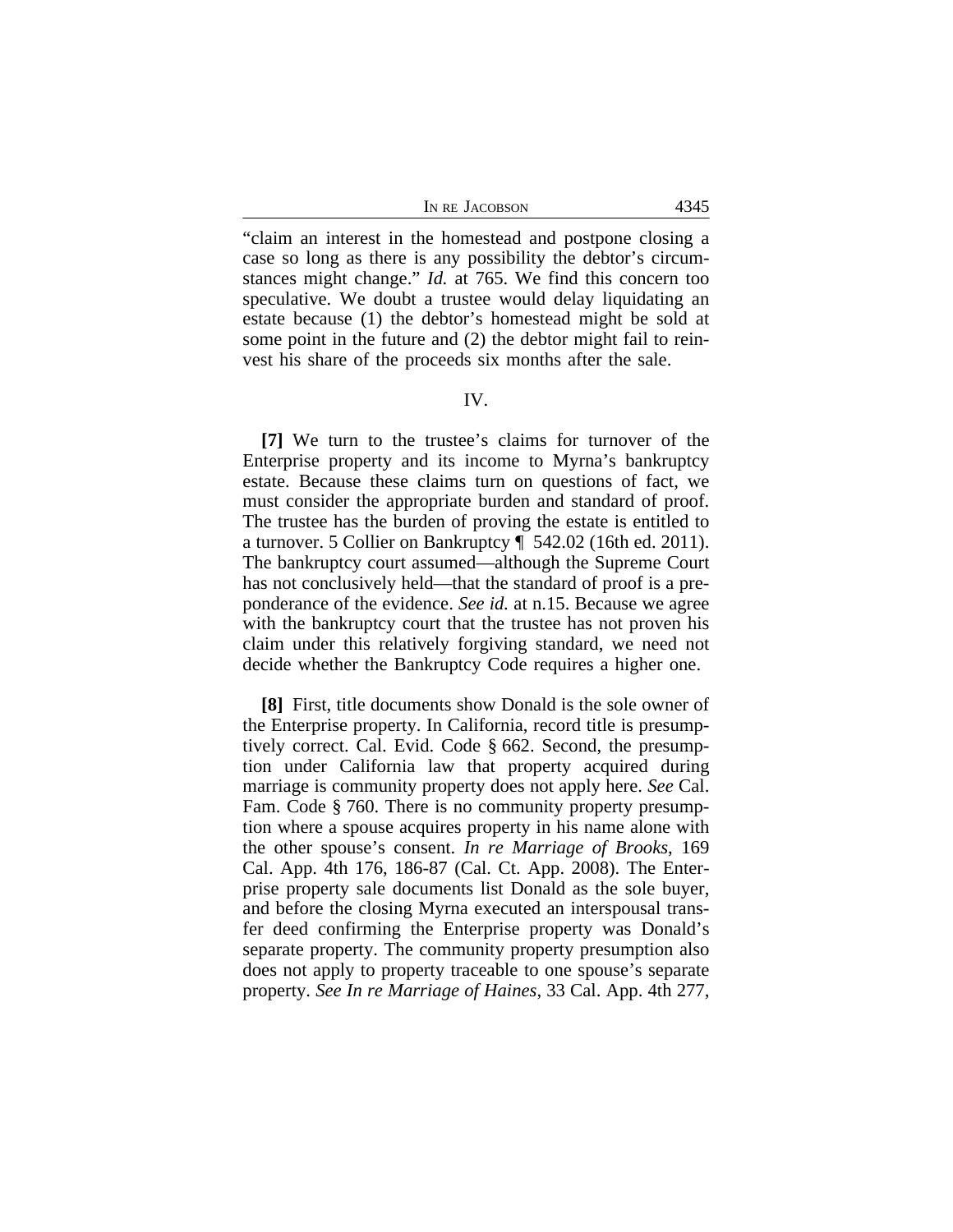| 4346 | IN RE JACOBSON |
|------|----------------|
|      |                |

289-90 (Cal. Ct. App. 1995). The Jacobsons testified that Donald used part of a 1996 inheritance to make the down payment on the Enterprise property.

The trustee points to the absence of documentary proof that Donald's inheritance was kept separate from the Jacobsons' community property. But the bankruptcy court determined that the inheritance remained separate property after hearing testimony from the Jacobsons. "When factual findings are based on determinations regarding the credibility of witnesses, we give great deference to [those] findings." *In re Retz*, 606 F.3d 1189, 1196 (9th Cir. 2010).

Next, the trustee argues that Donald's inheritance belonged to the bankruptcy estate from the 1990s bankruptcy proceedings rather than Donald. The trustee lacks standing to raise this claim. Article III standing requires, among other things, a "concrete and particularized injury." *Friends of the Earth, Inc. v. Laidlaw Envtl. Servs. (TOC), Inc.*, 528 U.S. 167, 180 (2000). The alleged injury affected the earlier bankruptcy estate, not the current one.

Last, the trustee argues that judicial and collateral estoppel require turnover of the Enterprise property. The trustee contends the Jacobsons cannot claim Donald depends on Myrna to run his affairs and then claim she has no interest in the Enterprise property. This argument fails. "Judicial estoppel is an equitable doctrine that precludes a party from gaining an advantage by asserting one position, and then later seeking an advantage by taking a clearly inconsistent position." *Hamilton v. State Farm Fire & Cas. Co.*, 270 F.3d 778, 782 (9th Cir. 2001). It is not inconsistent for Donald to own separate property and let Myrna run his affairs. Collateral estoppel "forecloses relitigation of those issues of fact or law that were actually litigated and necessarily decided by a valid and final judgment in a prior action between the parties." *In re Duncan*, 713 F.2d 538, 541 (9th Cir. 1983). The finding from the 1990s bankruptcy proceedings that Myrna ran Donald's